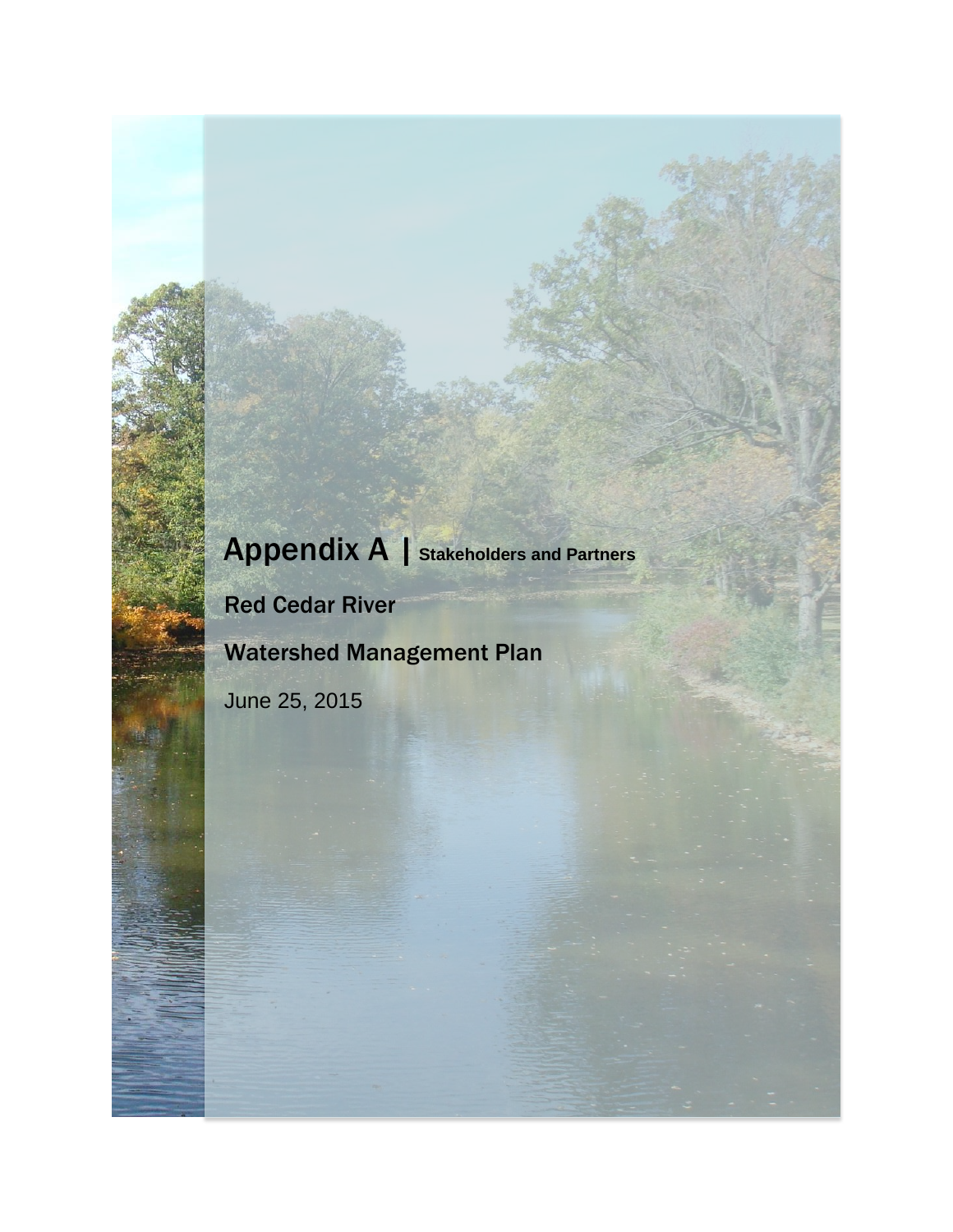| <b>SAL</b>       | <b>First</b> | Last            | <b>TITLE</b>                     | County     | <b>COMPANY</b>                      | ADDRESS_1                | ADDRESS_2             | <b>CITY</b>        | <b>STATE</b> | <b>ZIP</b> | <b>EMAIL</b>                       | <b>PHONE</b>       |
|------------------|--------------|-----------------|----------------------------------|------------|-------------------------------------|--------------------------|-----------------------|--------------------|--------------|------------|------------------------------------|--------------------|
| Mr               | Tim          | Allard          | <b>City Manager</b>              | Ingham     | City of Williamston                 | City Hall                | 161 E Grand River     | Williamston        | MI           |            | 48895 manager@williamston-mi.us    | 655-2774           |
| Ms.              | Christe      | Alwin           |                                  |            | <b>MDEQ</b>                         |                          |                       |                    |              |            | ALWINC@michigan.gov                |                    |
| Mr               | Mike         | Atayan          | <b>Drain Commissioner</b>        | Eaton      | Eaton County Drain Commission       | 1045 Independence Blvd   |                       | Charlotte          | MI           | 48813      | matayan@eatoncounty.org            | 517-543-7500 X1214 |
| Mr               | Ken          | Baker           | <b>DPW Superintendent</b>        | Ingham     | City of Mason                       | 435 N Jefferson Street   |                       | Mason              | MI           | 48854      | kenb@mason.mi.us                   | 676-1166 X 203     |
| Dr.              | Jon          | Bartholic       |                                  |            | Michigan State University           |                          |                       |                    |              |            | bartholi@msu.edu                   |                    |
| Mr               | John         | <b>Bayless</b>  | Administrator                    | Eaton      | City of Grand Ledge                 | 200 E. Jefferson         |                       | <b>Grand Ledge</b> | MI           | 48837      | jbayless@grand-ledge.com           | 517-627-2149       |
| Mr               | Jim          | Bedford         | <b>Chapter President</b>         |            |                                     | 1804 Wood Stree          |                       | Lansing            | MI           |            | 48912 gairdneri@comcast.net        | 517-484-5178       |
| Ms               | Michelle     | Beloskur        | Watershed Technician             | Ingham     | Ingham Conservation District        | 1031 W. Dexter Trail     |                       | Mason              | MI           | 48854      | michelle.beloskur@macd.org         | 517-676-2290       |
| The<br>Honorable | Virgil       | Bernero         | Mayor                            | Ingham     | City of Lansing                     | City Hall 9th Floor      | 124 W Michigan Avenue | Lansing            | MI           |            | 48933 mayor@lansingmi.gov          | 483-4141           |
|                  | Gabriel      | <b>Biber</b>    |                                  | Mid-MEAC   |                                     |                          |                       |                    |              |            | gjbiber@gmail.com                  |                    |
| Ms               | Kay          | Bodell          | Supervisor                       | Ingham     | Onondaga Township                   | 4675 Onondaga Rd         |                       | Onondaga           | MI           | 49266      | clerk@onondagatownship.org         | 517-628-2654       |
| Mr               | Matt         | Bolang          |                                  |            | Livingston County Health Department |                          |                       |                    |              |            | mbolang@co.livingston.mi.us        |                    |
| Mr               | Gary         | Bozek           |                                  | Eaton      | Delta Charter Township              | 7710 W Saginaw Hwy       |                       | Lansing            | MI           | 48917      |                                    | 323-8540           |
| Mr               | Matt         | <b>Brinkley</b> | <b>Assistant Planner</b>         | Ingham     | <b>Lansing Charter Township</b>     | 3209 W Michigan Ave      |                       | Lansing            | MI           | 48917      | mbrinkley@lansingtownship.org      | 485-2272           |
| Mr               | <b>Dick</b>  | <b>Brown</b>    | Deputy Drain Commissioner        | Eaton      | Eaton County Drain Commission       | 1045 Independence Blvd   |                       | Charlotte          | MI           | 48813      | RBrown@eatoncounty.org             | 517-543-7500       |
| Mr.              | Rick         | Brown           |                                  |            | Meridian Charter Township           | 5151 Marsh Road          |                       | Okemos             | MI           | 48864      | brown@meridian.mi.us               | 517-853-4568       |
| Mr               | Bill         | <b>Brunner</b>  | <b>City Engineer</b>             | Ingham     | City of Lansing                     | 124 W Michigan Ave       |                       | Lansing            | MI           | 48933      | bbrunner@lansingmi.gov             |                    |
| Mr               | Allen        | <b>Bryant</b>   | <b>Environmental Coordinator</b> | Ingham     | Delhi Charter Township              | 2074 Aurelius Road       |                       | Holt               | MI           | 48842      | allen.bryant@delhitownship.com     |                    |
| Ms               | Sue          | <b>Butler</b>   | Supervisor                       | Eaton      | <b>Windsor Charter Township</b>     | 405 W Jefferson          |                       | Dimondale          | MI           | 48821      | suebutler227@sbcglobal.net         | 517-646-7510       |
| Ms               | Stacey       | <b>Byers</b>    |                                  | Ingham     | Ingham County Ag Preservation Board | 121 E. Maple             |                       | Mason              | MI           | 48854      | stacy@sheridanland.com             |                    |
| Mr               | Donald       | <b>Byrd</b>     | <b>Village President</b>         | Ingham     | Stockbridge Village                 | PO Box 155               |                       | Stockbridge        | MI           |            | 49285 dbyrd@vil.stockbridge.mi.us  | 517-851-7435       |
| Ms.              | Erin         | Campbell        |                                  |            | <b>TCRPC</b>                        |                          |                       |                    |              |            | ecampbell@mitcrpc.org              |                    |
| Ms.              | Koren        | Carpenter       |                                  |            | <b>MDEQ</b>                         |                          |                       |                    |              |            | CarpenterK5@michigan.gov           |                    |
| Mr.              | Doug         | Carter          |                                  |            | <b>Retired - Epxeditions</b>        |                          |                       |                    |              |            | riverologist@comcast.net           |                    |
| The<br>Honorable | Leon         | Clark           | Mayor                            | Ingham     | City of Mason                       | 616 S Jefferson          |                       | Mason              | MI           |            | 48854 LeonC@mason.mi.us            | 676-3523           |
| Mr.              | Thad         | Cleary          |                                  |            | <b>MDEQ</b>                         |                          |                       |                    |              |            | CLEARYT@michigan.gov               |                    |
| Mr               | Mike         | Coddington      | Supervisor                       | Livingston | <b>Howell Township</b>              | 3525 Byron Road,         |                       | Howell             | MI           |            | 48855 supervisor@howell-mi-twp.org | 517-546-2817       |
| Mr               | Martin A     | Colburn         | City Administrator/City Clerk    | Ingham     | City of Mason                       | City Hall - 201 W Ash St |                       | Mason              | MI           |            | 48854 martyc@mason.mi.us           | 676-9155           |
| Ms               | Carol        | Coldburn        | President                        | Ingham     | Dansville Village                   | PO Box 62                |                       | Dansville          | MI           | 48819      |                                    | 623-6753           |
| Mr               | Don          | Cooley          | Supervisor                       | Eaton      | Oneida Charter Township             | 512 Whitney St.          |                       | <b>Grand Ledge</b> | MI           | 48837      | dfcooley@aol.com                   | 517-622-8078       |
|                  | Angie        | Cosman          |                                  | Ingham     |                                     |                          |                       |                    |              |            | dr_cosman@ingham.org               |                    |
| Mr               | Dan          | Coss            | City Administrator               | Clinton    | City of DeWitt                      | 414 E Main               |                       | DeWitt             | MI           | 48820      | dcoss@dewittmi.org                 | 669-2441           |
| Mr               | Harold       | Curtis          | Supervisor                       | Ingham     | <b>Wheatfield Township</b>          | 1409 Zimmer Rd           |                       | Williamston        | MI           | 48895      |                                    | 655-1484 Home      |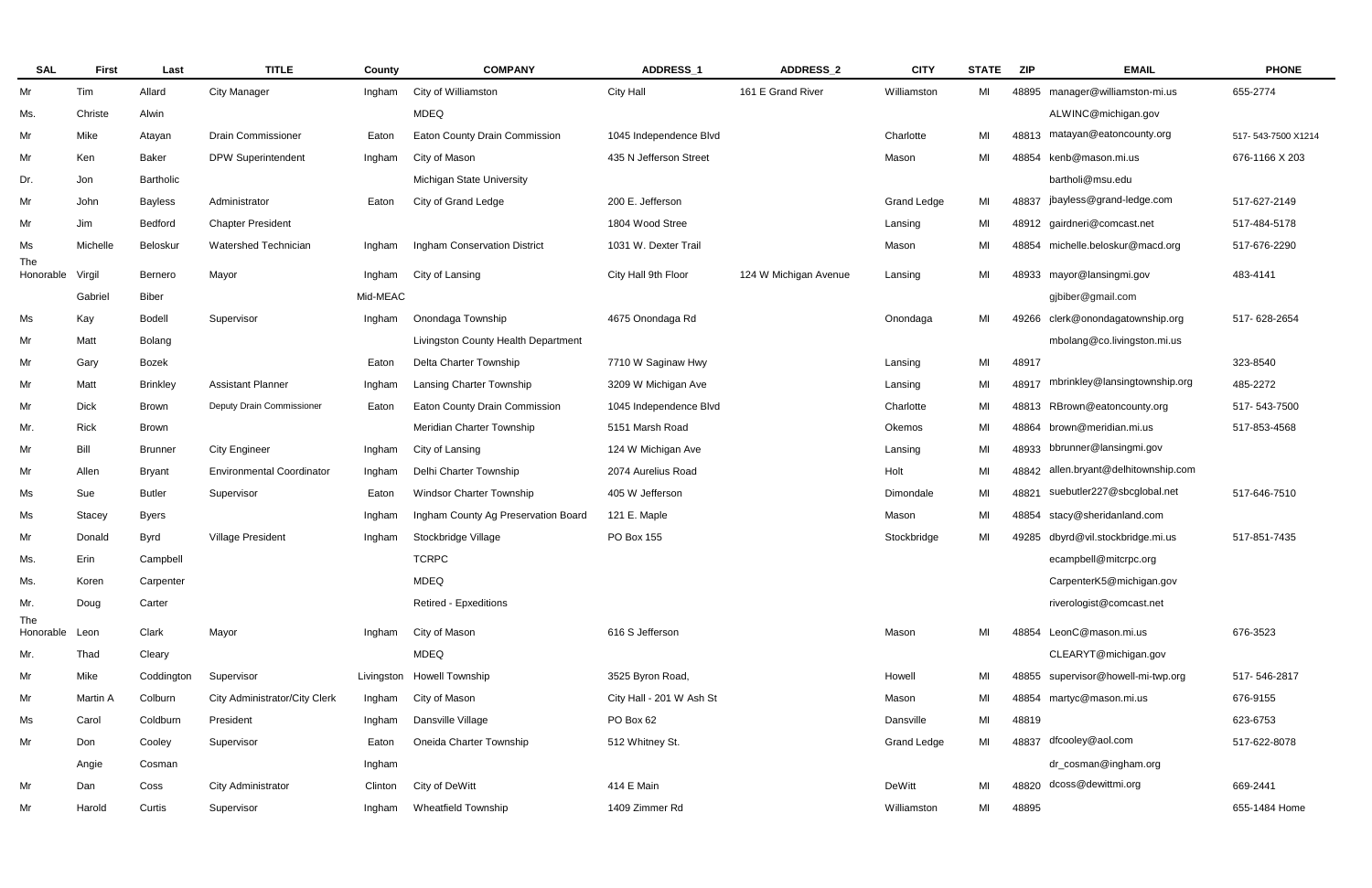| <b>SAL</b>                | <b>First</b>  | Last              | <b>TITLE</b>                                             | <b>County</b>        | <b>COMPANY</b>                         | <b>ADDRESS 1</b>      | <b>ADDRESS 2</b>                                                   | <b>CITY</b>         | <b>STATE</b> | <b>ZIP</b> | <b>EMAIL</b>                                 | <b>PHONE</b> |
|---------------------------|---------------|-------------------|----------------------------------------------------------|----------------------|----------------------------------------|-----------------------|--------------------------------------------------------------------|---------------------|--------------|------------|----------------------------------------------|--------------|
| Mr                        | Tim           | Allard            | <b>City Manager</b>                                      | Ingham               | City of Williamston                    | <b>City Hall</b>      | 161 E Grand River                                                  | Williamston         | MI           |            | 48895 manager@williamston-mi.us              | 655-2774     |
| Mr                        | Kathy         | Rodgers           | Supervisor                                               | Ingham               | <b>Lansing Charter Township</b>        | 3209 W Michigan Ave   |                                                                    | Lansing             | MI           | 48917      | rodgerskm@lansingtownship.org                | 485-2272     |
| Mr                        | Scott         | De Vries          | <b>City Engineer</b>                                     | Ingham               | City of Williamston                    | 161 E Grand River Ave |                                                                    | Williamston         | MI           | 48895      | scott.devries@williamston-mi.us              | 517-655-2774 |
| Ms                        | Sandra        | Diorka            | <b>Director of Public Services</b>                       | Ingham               | Delhi Charter Township                 | 2074 Aurelius Road    |                                                                    | Holt                | MI           | 48842      | sandra.diorka@delhitownship.com              | 699-3879     |
| Mr.                       | Erich         | Ditschman         |                                                          |                      |                                        | 1120 Wildwood Drast   |                                                                    | East Lansing        | MI           | 48823      | erichditschman@gmail.com                     |              |
|                           | Susan         | Doty              |                                                          | <b>MDEQ</b>          |                                        |                       |                                                                    |                     |              |            | Dotys2@michigan.gov                          |              |
| Dr.                       | Erin          | Dreelin           |                                                          |                      | Michigan State University              |                       |                                                                    |                     |              |            | dreelin@msu.edu                              |              |
|                           |               |                   |                                                          |                      |                                        |                       |                                                                    |                     |              |            |                                              |              |
| Mr                        | John          | Elsinga           | Manager                                                  | Ingham               | Delhi Charter Township                 | 2074 Aurelius Road    |                                                                    | Holt                | MI           |            | 48842 john.elsinga@delhitownship.com         | 694-2137     |
| Mr                        | Troy          | Feltman           | Superintendent                                           | Clinton              | <b>Bath Township</b>                   | P.O. Box 247          |                                                                    | Bath                | MI           | 48808      | tfeltman@bathtownship.us                     | 517.641.6728 |
| Mr                        | Randy         | Fox               | Councilmember & Mayor Pro-Tem                            | Ingham               | City of Leslie                         | PO Box 496            |                                                                    | Leslie              | MI           | 49251      |                                              | 51-589-8236  |
|                           |               |                   | Township Supervisor/DDA                                  |                      |                                        |                       |                                                                    |                     |              |            |                                              |              |
| Mr                        | Stuart        | Goodrich          | Director                                                 | Ingham               | Delhi Charter Township                 | 2074 Aurelius Road    |                                                                    | Holt                | MI           |            | 48842 stuart.goodrich@delhitownship.com      | 694-0068(H)  |
| Mr                        | Paul<br>Geoff | Griffes<br>Habron | Supervisor                                               | Ingham<br><b>MSU</b> | Locke Township                         | 5287 E Allen Rd       |                                                                    | Webberville         | MI           |            | 48892 paulgriffes@tds.net<br>habrong@msu.edu | 517-468-3372 |
| Mr.                       | Jay           | Hanks             | President                                                |                      | Lansing Oar and Paddle Club            |                       |                                                                    |                     |              |            | jayhanks@aol.com                             |              |
| Mr                        | Phil          | Hanses            | <b>Drain Commissioner</b>                                | Clinton              | <b>Clinton County Drain Commission</b> |                       | Clinton County Courthouse 100 E State Street, Suite 2300 St. Johns |                     | MI           |            | 48879 hansesp@clinton-county.org             | 989-224-5160 |
| Mr                        | Scott         | Hanshue           | <b>Fisheries Management Biologist</b>                    |                      | <b>MDNR</b>                            | 621 North 10th St     |                                                                    | Plainwell           | MI           |            | 49080 hanshues1@michigan.gov                 | 118          |
| Mr                        | <b>Bob</b>    | Hanvey            | Supervisor                                               | Livingston           | <b>Marion Township</b>                 | 2877 W. Coon Lake Rd  |                                                                    | Howell              | MI           |            | 48843 supervisor@mariontownship.com          | 517-546-1588 |
| Mr.                       | Bill          | Haun              |                                                          |                      | Ingham County Health Department        |                       |                                                                    |                     |              |            | He_haun@ingham.org                           |              |
| Dr.                       | Dan           | Hayes             |                                                          |                      | Michigan State University              |                       |                                                                    |                     |              |            | hayesdan@msu.edu                             |              |
| Mr.                       | Gary          | Haynes            | President                                                | Ingham               | <b>MGROW</b>                           | P.O. Box 12211        |                                                                    | Lansing             | MI           |            | 48909 gehaynes@mgrow.org                     |              |
| Mr                        | Dallas        | Henney            | Supervisor                                               | Ingham               | Leslie Township                        | 2600 Olds Rd          |                                                                    | Leslie              | MI           | 49251      | dhenney@cablespeed.com                       | 589-9272     |
|                           | John          | Hesse             |                                                          | MSU                  |                                        |                       |                                                                    |                     |              |            | hessej@msu.edu                               |              |
| The<br>Honorable Michelle |               | Hyne              | Mayor                                                    | Ingham               | City of Williamston                    | 161 East Grand River  |                                                                    | Williamston         | MI           |            | 48895 mayor@williamston-mi.us                | 517-655-2774 |
| Mr                        | Dean          | Johnson           | <b>City Engineer</b>                                     | Ingham               | City of Lansing                        | 124 W Michigan Ave    |                                                                    | Lansing             | MI           |            | 48933 djohnson@lansingmi.gov                 | 483-4458     |
| Mr                        | Brian         | Jonckheere        | <b>Drain Commissioner</b>                                | Livingston           | Livingston County Drain Commissioner   | 2300 E. Grand River   | Suite 105                                                          | Howell              | MI           |            | 48843 BJonckheere@co.livingston.mi.us        | 517.546.0040 |
| Mr.                       | Mark          | Kieselbach        | <b>Director of Community</b><br>Planning and Development | Ingham               | Meridian Charter Township              | 5151 Marsh Road       |                                                                    | Okemos              | MI           |            | 48864 kieselbach@meridian.mi.us              | 517.853.4506 |
| Mr                        | Wayne         | Kinne             | Supervisor/Assessor                                      | Ingham               | Ingham Township                        | PO Box 238            |                                                                    | Dansville           | MI           |            | 48819 supervisor@inghamtownship.com          | 517-623-0008 |
| Ms                        | Ruth          | Kline-Robach      |                                                          | Ingham               | Michigan State University - IWR        | 1405 S. Harrison Rd.  | Manly Miles Bldg. Rm 101                                           | East Lansing        | MI           |            | 48823 kliner@msu.edu                         | 355-0224     |
| Ms                        | Kristi        | Klomp             | <b>Executive Director</b>                                |                      | <b>Timberland RC&amp;D</b>             | 1345 Monroe Ave NW    | Suite 243                                                          | <b>Grand Rapids</b> | MI           |            | 49505 timberlandrcd@gmail.com                | 616-451-4844 |
| Mr                        | Walt          | Kulasa            | <b>Construction Inspector</b>                            | Eaton                | Delta Charter Township                 | 7710 W Saginaw Hwy    |                                                                    | Lansing             | MI           |            | 48917 wkulasa@deltami.gov                    |              |
| Mr                        | George        | Lahanas           | Interim City Manager                                     | Ingham               | City of East Lansing                   | 410 Abbot Rd          |                                                                    | East Lansing        | MI           |            | 48823 glahana@cityofeastlansing.com          | 319-6920     |
| Dr.                       | Jo            | Latimore          |                                                          |                      | Michigan State University              |                       |                                                                    |                     |              |            | latimor1@msu.edu                             |              |
| Mr                        | John          | Leonard           | President                                                | Ingham               | Webberville Village                    | 115 South Main Street | PO Box 389                                                         | Webberville         | MI           |            | 48892 jleonard@villageofwebberville.com      | 521-3984     |
| Mr                        | Pat           | Lindemann         | Drain Commissioner                                       | Ingham               | Ingham County                          | 707 Buhl Ave          | P.O. Box 220                                                       | Mason               | MI           |            | 48854 patricklindemann@me.com                | 517-676-8395 |
| Dr.                       | David         | Long              |                                                          |                      | Michigan State University              |                       |                                                                    |                     |              |            | long@msu.edu                                 |              |
| The<br>Honorable          | Victor W      | Loomis Jr         | Mayor                                                    | Ingham               | City of East Lansing                   | 410 Abbot Rd          |                                                                    | East Lansing        | MI           |            | 48823 vloomis@cityofeastlansing.com          | 517-319-6920 |
| Mr                        | Steven        | Lott              | Supervisor                                               | Ingham               | Alaiedon Township                      | 916 Lamb Road         |                                                                    | Mason               | MI           | 48854      | alaiedon@alaiedontwp.com                     | 676-9277     |
|                           |               |                   |                                                          |                      |                                        |                       |                                                                    |                     |              |            |                                              |              |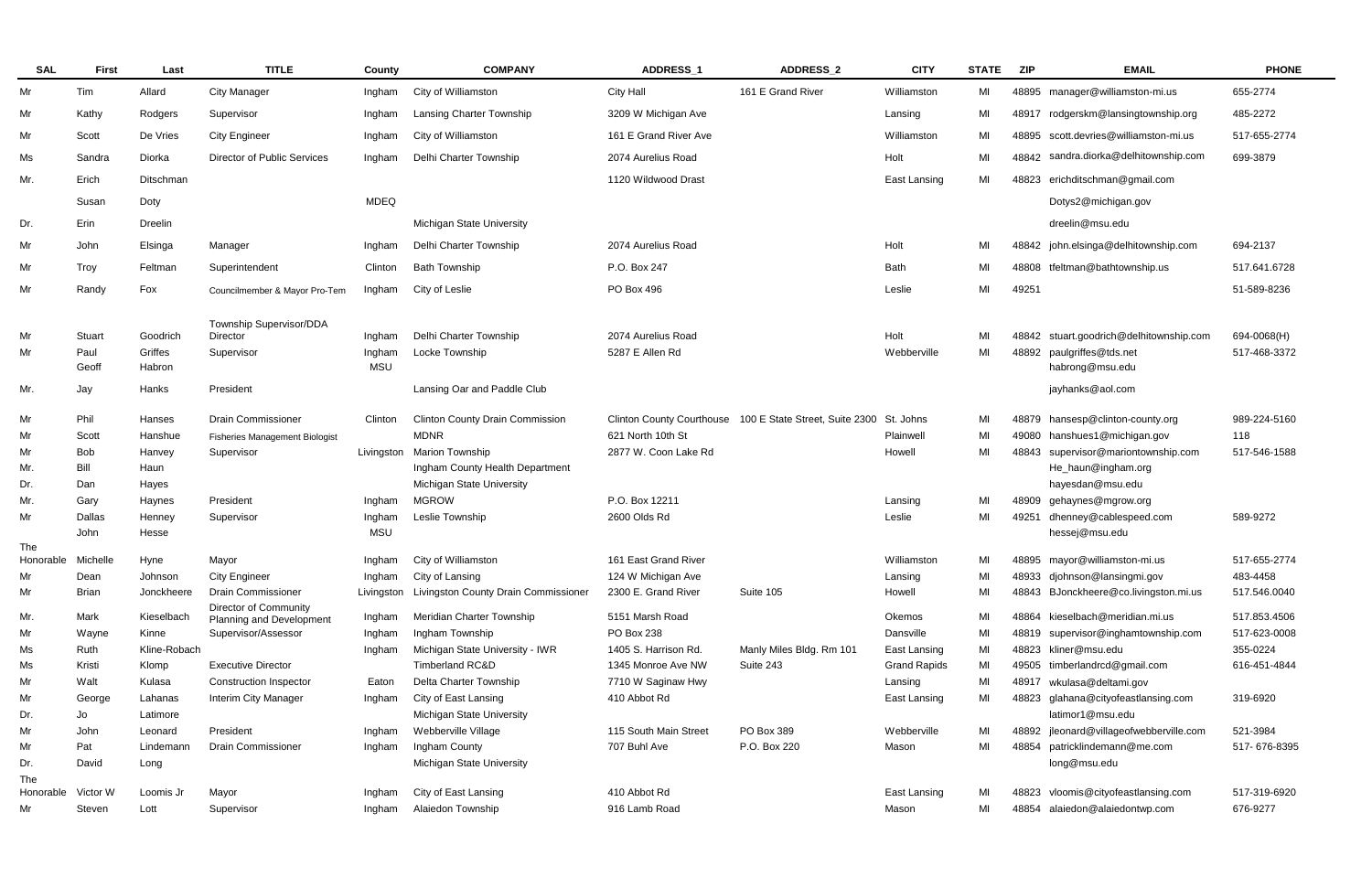| <b>SAL</b> | <b>First</b> | Last           | <b>TITLE</b>                     | County      | <b>COMPANY</b>                                                        | ADDRESS_1                | ADDRESS_2         | <b>CITY</b>  | <b>STATE</b> | ZIP   | <b>EMAIL</b>                          | <b>PHONE</b>        |
|------------|--------------|----------------|----------------------------------|-------------|-----------------------------------------------------------------------|--------------------------|-------------------|--------------|--------------|-------|---------------------------------------|---------------------|
| Mr         | Tim          | Allard         | <b>City Manager</b>              | Ingham      | City of Williamston                                                   | <b>City Hall</b>         | 161 E Grand River | Williamston  | MI           | 48895 | manager@williamston-mi.us             | 655-2774            |
| Ms.        | Luanne       | Maisner        |                                  |             | Meridian Twp. Parks Dept.                                             |                          |                   |              |              |       | maisner@meridian.mi.us                |                     |
| Mr         | Alec         | Malvetis       | CSO Program Engineer             | Ingham      | City of Lansing                                                       | 124 W Michigan Ave       |                   | Lansing      | MI           | 48933 | AMalveti@lansingmi.gov                |                     |
|            | Phanikumar   | Mantha         |                                  | <b>MSU</b>  |                                                                       |                          |                   |              |              |       | phani@msu.edu                         |                     |
| Mr         | Dorwin       | Marshal        | Supervisor                       | Ingham      | White Oak Township                                                    | 4591 M-36                |                   | Stockbridge  | MI           | 49285 |                                       | 851-7958            |
| Ms         | Mickey S     | Martin         | Supervisor                       | Ingham      | Williamstown Township                                                 | 4990 N Zimmer Road       |                   | Williamston  | MI           | 48895 | martinm@williamstowntownship.com      | 655-3193            |
| Ms         | Erin         | McDonough      | <b>Executive Director</b>        | Ingham      | <b>MI United Conservation Clubs</b>                                   | P.O. Box 30235           |                   | Lansing      | MI           | 48909 | emcdonough@mucc.org                   | 517-371-1041        |
| Ms         | Susan        | McGillicuddy   | Supervisor                       | Ingham      | Meridian Charter Township                                             | 5151 Marsh Road          |                   | Okemos       | MI           | 48864 | mcgillicuddy@meridian.mi.us           | 853-4262            |
| Mr         | Rich         | Miller         | Supervisor                       | Clinton     | City of DeWitt                                                        | 414 E Main               |                   | DeWitt       | MI           | 48820 | rmiller@dewittmi.org                  | 669-2441            |
| Mr         | William C.   | Miller         | Supervisor                       | Livingston  | losco Township                                                        | P.O. Box 1079            |                   | Fowlerville  | MI           | 48836 | ioscotwp@fnwusers.com                 | 517-223-9545        |
| The        |              |                |                                  |             |                                                                       | 161 E Grand River Ave    |                   |              |              |       |                                       |                     |
| Honorable  | Michael      | Moody          | Mayor Pro-Tem<br>Member Liason   | Ingham      | City of Williamston                                                   |                          |                   | Williamston  | MI           | 48895 | mmoody@williamston-mi.us              | 517-655-2774        |
| Ms         | Robin C      | Naeyaert       |                                  | Ingham      | City of Mason                                                         | 501 Riverwalk Dr         |                   | Mason        | MI           | 48854 | robinn@mason.mi.us                    | 676-3620 (H)        |
| Mr         | John         | Neilsen        | <b>Deputy Controller</b>         | Ingham      | Ingham County                                                         | Courthouse               | PO Box 319        | Mason        | MI           | 48854 | jneilsen@ingham.org                   | 676-7211 Linda      |
| Ms.        | Kalie        | Nye            |                                  |             | Michigan State University                                             |                          |                   |              |              |       | kalie.nye@gmail.com                   |                     |
| Ms         | Belinda      | Peters         | County Administrato              | Livingston  | <b>Livingston County</b>                                              | 304 E. Grand River Ave.  | Suite 202         | Howell       | MI           | 48843 | Administration@co.livingston.mi.us    | 517.546.3669        |
| Ms         | Sue          | Pigg           | <b>Executive Director</b>        | Ingham      | <b>TCRPC</b>                                                          | 3135 Pine Tree Rd.       | Suite 2C          | Lansing      | MI           | 48910 | spigg@mitcrpc.org                     | 517-393-0342        |
| Ms         | Julie        | <b>Powers</b>  | <b>Executive Director</b>        | Ingham      | Mid-MEAC                                                              | 405 Grove St.            |                   | East Lansing | MI           | 48823 | jpowers155@gmail.com                  | 517-292-3078        |
| Mr         | Paul         | Pratt          | Deputy Drain Commissioner        | Ingham      | Ingham County Drain Office                                            | 707 Buhl                 |                   | Mason        | MI           | 48854 | ppratt@ingham.org                     | 676-8395            |
| Mr         | <b>Brian</b> | Ralph          | <b>Chief Operations Officer</b>  | Ingham      | <b>Lansing Public Schools</b>                                         | 519 W. Kalamazoo St. 210 |                   | Lansing      | MI           | 48933 | brian.ralph@lansingschools.net        | 517.755.3036        |
| Mr         | Kenneth      | Recker         | Commissioner                     | Livingston  | Commissioner                                                          | 2300 E. Grand River      | Suite 105         | Howell       | MI           | 48843 | livingstoncountydrain@gmail.com       | 517.546.0040        |
| Mr         | <b>Brian</b> | Reed           | Administrator                    | Ingham      | City of Leslie                                                        | PO Box 496               |                   | Leslie       | MI           | 49251 | reedb@cityofleslie.org                | 104                 |
| Mr         | Gerald       | Richards       | <b>Township Manager</b>          | Ingham      | Meridian Charter Township                                             | 5151 Marsh Road          |                   | Okemos       | MI           | 48864 | richards@meridian.mi.us               | 853-4254            |
| Mr         | Michael      | Rife           | Supervisor                       | Livingston  | Conway Township                                                       | 8015 N. Fowlerville Rd   |                   | Fowlerville  | МI           | 48836 | supervisor@conwaytownship.com         | 517-223-0358        |
| Ms.        | Molly        | Rippke         |                                  |             | <b>MDEQ</b>                                                           |                          |                   |              |              |       | rippkem@michigan.gov                  |                     |
| Mr         | Paul         | Risner         | Supervisor                       | Ingham      | Stockbridge Township                                                  | PO Box 837               |                   | Stockbridge  | MI           | 49285 | Risnerp@frontier.com                  | 517-851-4252        |
| Mr         | <b>Bob</b>   | Scheuerman     | <b>Engineering Administrator</b> | Ingham      | City of East Lansing                                                  | 410 Abbott Rd            |                   | East Lansing | MI           | 48823 | bscheue@cityofeastlansing.com         |                     |
| Mr         | Ray          | Severy         | Public Works                     | Ingham      | Meridian Charter Township                                             | 5151 Marsh Road          |                   | Okemos       | MI           | 48864 | severy@meridian.mi.us                 | 853-4448            |
| Mr         | Kip          | Miller         |                                  |             | MDARD                                                                 | <b>Constitution Hall</b> | P.O. Box 30017    | Lansing      | MI           | 48909 | millerk15@michigan.gov                |                     |
| Mr         | Larry        | Silsby         | Supervisor/Assessor              | Ingham      | Aurelius Township                                                     | 1939 Aurelius Rd         |                   | Mason        | MI           | 48854 | larrys@aureliustwp.org                | 628-2093            |
| Dr.        | George       | Silva          |                                  | <b>MSUE</b> |                                                                       |                          |                   |              |              |       | silvag@msu.edu                        |                     |
|            |              |                | Watershed Stewardship            |             | Eaton Conservation District: MI Ag<br>Environmental Assurance Program |                          |                   |              |              |       |                                       |                     |
| Ms         | Jennifer     | Silveri        | Technician                       | Eaton       | (MAEAP)                                                               | 551 Courthouse Dr.       | Suite 3           | Charlotte    | MI           |       | 48813 jennifer.silveri@mi.nacdnet.net | 517.543.5848 Ext. 5 |
|            | Stephanie    | Smith          |                                  |             |                                                                       |                          |                   |              |              |       | fluker@msu.edu                        |                     |
| Mr         | Todd         | Sneathen       | Works                            | Ingham      | City of East Lansing                                                  | 410 Abbott Rd            |                   | East Lansing | MI           | 48823 | tsneath@cityofeastlansing.com         | 337-9459            |
| Mr.        | Aaron        | Snell          |                                  |             |                                                                       |                          |                   |              |              |       | snell@streamsideeco.com               |                     |
| Ms         | Andrea       | Stay           | <b>Executive Director</b>        | Eaton       | <b>Eaton Conservation District</b>                                    | 551 Courthouse Dr.       | Suite 3           | Charlotte    | MI           |       | 48813 andrea.stay@mi.nacdnet.net      | 517-543-5848 Ext. 5 |
| Mr         | Rod          | Taylor         | Manager                          | Clinton     | DeWitt Charter Township                                               | 1401 W Herbison Rd       |                   | DeWitt       | MI           | 48820 | rtaylor@dewitttwp.org                 | 669-6576            |
|            |              |                |                                  | Ingham/     |                                                                       |                          |                   |              |              |       |                                       |                     |
| Ms         | Karry        | <b>Trickey</b> | <b>District Conservationist</b>  | Livingston  | USDA/NRCS                                                             | 521 N. Okemos Rd.        |                   | Mason        | MI           | 48854 | Karry.Trickey@one.usda.gov            |                     |
| Ms         | Rachael      | Loucks         | <b>Watershed Coordinator</b>     | Eaton       | <b>Eaton Conservation District</b>                                    | 551 Courthouse Dr.       | Suite 3           | Charlotte    | MI           | 48813 | rachael.loucks@macd.org               | 517-543-5848 ext.5  |
| Mr         | Gene         | Ulrey          | Supervisor                       | Ingham      | <b>Bunker Hill Township</b>                                           | 3501 Williams Rd         |                   | Leslie       | MI           | 48251 |                                       | 517-589-9886        |